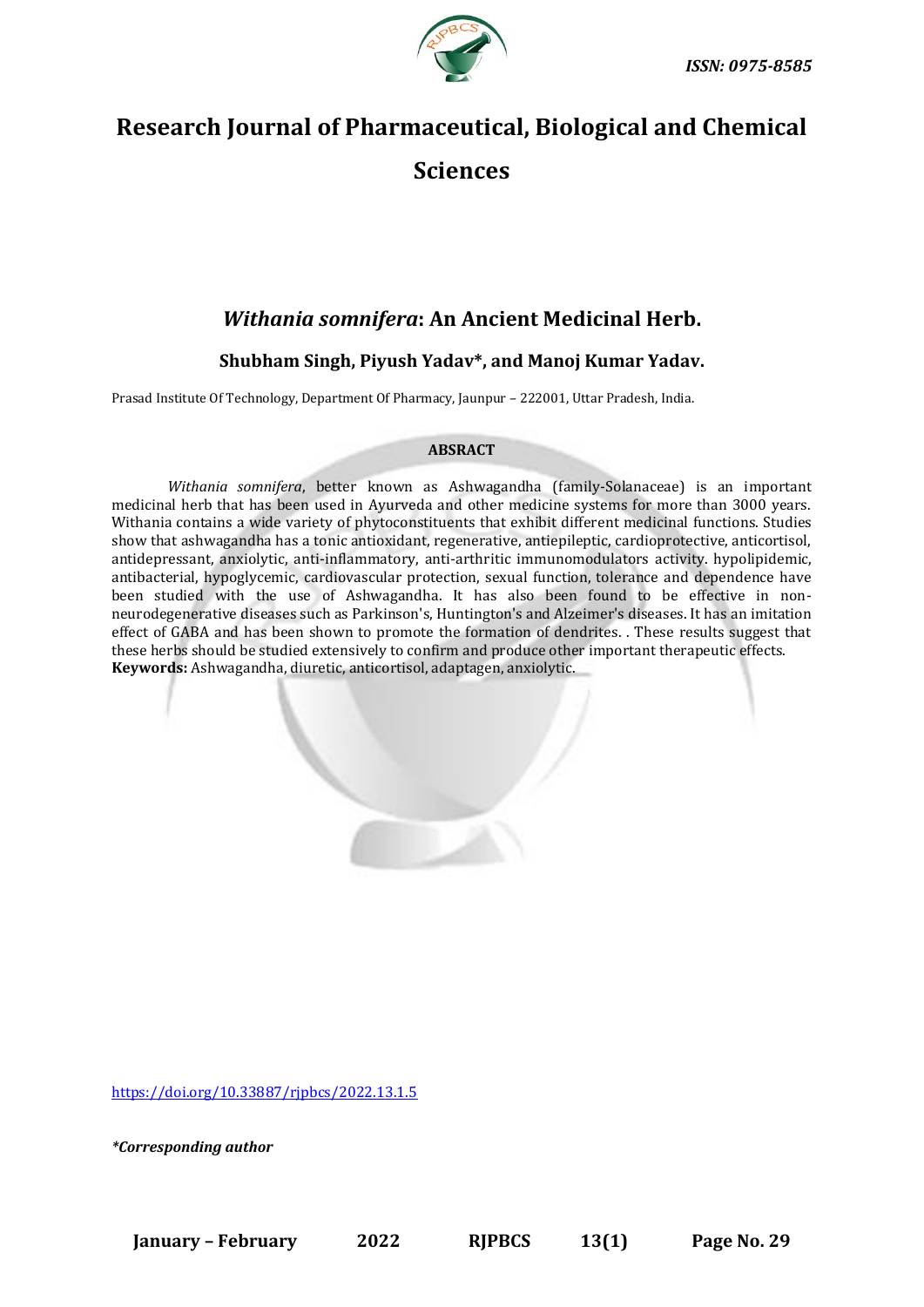

#### **INTRODUCTION**

Ashwagandha (*Withania somnifera*, family-Solanaceae) is best known as "Indian Winter cherry" or "Indian Ginseng". It is one of the ancient herbs of Ayurveda (a traditional Indian herb) used for peace as a Rasayana for its various health benefits. Known as "Sattvic Kapha Rasayana" Herb. Most Rasayana remedies are anti-stress / adaptogen agents. Ashwagandha is usually found in churna, a powder that can be mixed with water, ghee or honey. Improves brain function and nervous system [1].

In Ayurveda Ashwagandha has a powerful function of arousal, excitement, rejuvenation and lifeenhancing action. It is also used as a general rejuvenating tonic known as Medharasayana, which means 'what promotes good reading and memory' and for birth defects. This plant was traditionally used to promote youthful vigor, endurance, strength, and health, to increase physical activity and increase the production of essential drinks, muscle fat, blood, lymph, semen, and cells. Similarities between these restorative structures and those of ginseng roots have led to Ashwagandha roots called Indian ginseng [2].



#### **Synonyms [3]**

Sanskrit: Ashwagandha, Turangi-gandha; English: Winter Cherry; Hindi: Punir, asgandh; Bengali: Ashvagandha; Gujrati: Ghodakun, Ghoda, Asoda, Asan; Telugu: Pulivendram, Panneru-gadda, panneru; Tamil: Amukkura, amkulang, amukkuram-kilangu, aswagandhi, Kannada: Viremaddlinagadde, Pannaeru, aswagandhi, Kiremallinagida; Punjabi: Asgand, isgand; Rajasthani: Chirpotan

#### **Description [6]**

#### **Macroscopic Characters**

The roots show a buff to the outer yellowish color and wrinkles of length. They have no branches, straight, conical and some of them carry a crown. The root crown has many scars on the shoots. The roots are bitter in taste and the fresh roots have a horse-like odor (hence the ashwagandha). The fracture is smooth and powdery.

#### **Microscopic Characters**

The TS of root shows edoliated cork which is flexible nonlignified root segment with 2-4 layers of phellogen and about 15-20 rows of phelioderm, clearly showing the vascular tissue components such as cambium, comprising 3-5 layers of the tangentialle elongated cell region. phloem parenchyma, sleeve tubes and matching cells. The second's xylem is strong enough to cause irregular veins damaged by medullary radiation. The opposite part of the stem base shows the pith, pericyclic fibers, xylem with tracheids, fibers, and starch grains [6].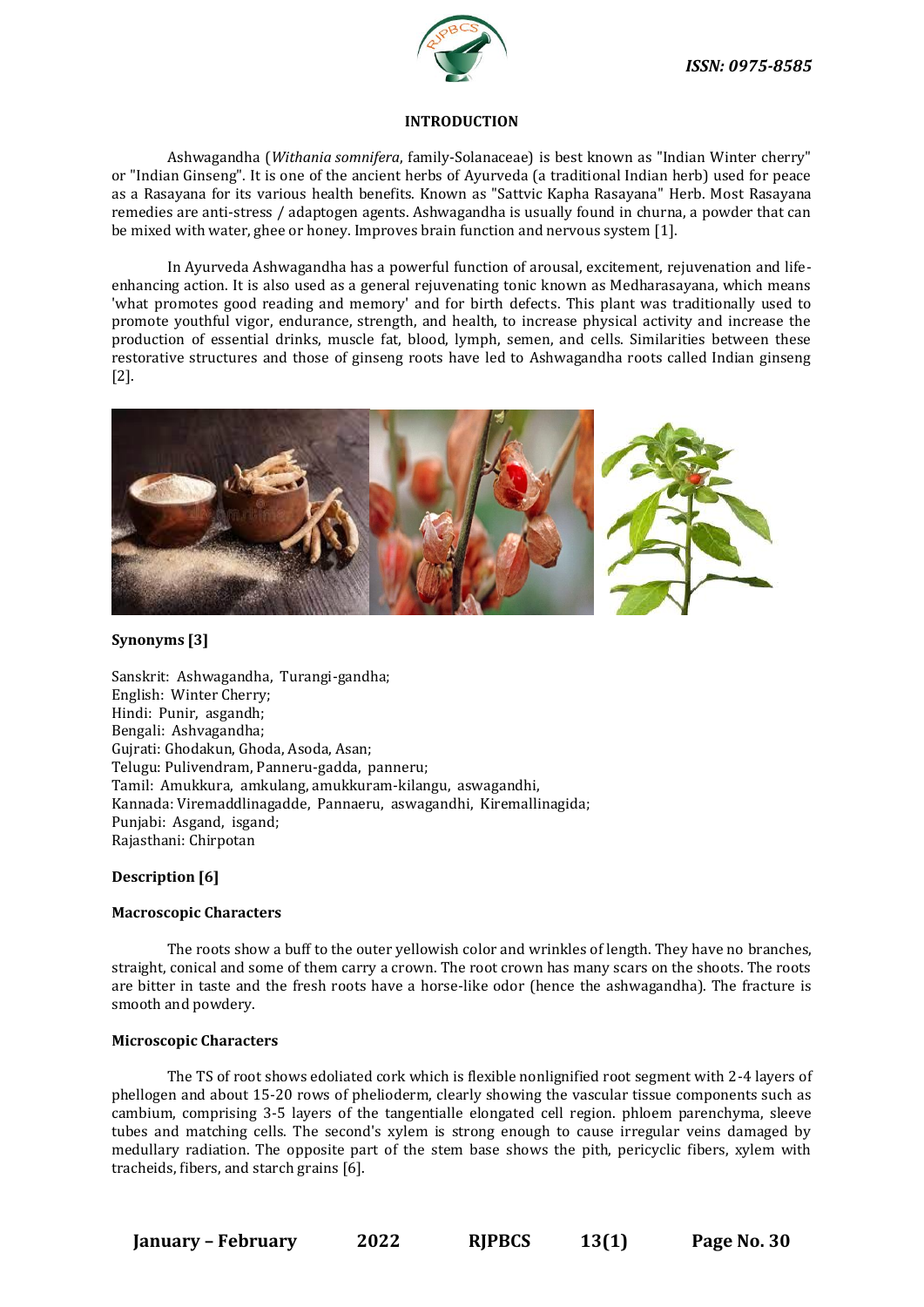

#### **Cultivation and Collection**

*Withania somnifera* is spread by division, cut or seed. Seeds are the best way to propagate them. Seeds planted in wet sand will germinate in 14-21 days at 20 ° C. *Withania somnifera* needs full sun to provide a little shade with a well-opened alkaline soil mixture. Plants do best when soil pH is 7.5-8.0. A mixture of sand with two layers of sand in the sand will be better. Plants are allowed to dry well during irrigation. In containers, too much water causes root rot. Plants are fertilized once a year with the same fertilizer.

#### **Chemical Composition**

The chemistry of the Withania species has been studied by several groups of chemical compounds such as steroidal lactones; alkaloids, saponins, flavonoids, tannins etc. are identified, extracted, and separated.[4]. The chemical elements of *Withania somnifera* such as withaferin A, withanolide D, withaniamides and play an important role in its medicinal properties. Proteins such as *Withania somnifera* glycoprotein and withania lectin-like proteins have powerful therapeutic properties such as antimicrobial, anti-snake poison poison.The withanolides have C28 steroidal nucleus with C9 side chain, with a six member lactone ring, 12 alkaloids, 35 withanolides, and several sitoindosides from *Withania somnifera* have been isolated and studied [5].

Other alkaloids are somniterine, somnine. semniferinine, withananine, pseudo-withanine tropine, picudo tropine, 3-a-gloyloxytropane tholine, ciscolygrine, isopelletierine, anaferine and anahydrine Two acy steryl glucosides namely. Situindoside VII and sitoindosade Vill are separated at the roots [6].





Withaferine **Withenolide A** 

#### **Taxonomical Classification:[3]**

| Kingdom         | Plantae       |
|-----------------|---------------|
| <b>Division</b> | Magnoliophyta |
| <b>Class</b>    | Magnoliopsida |
| <b>Order</b>    | Solanales     |
| Family          | Solanaceae    |
| Genus           | Withania      |
| <b>Species</b>  | W. somnifera  |

#### **Classical Use Of Withania**

Ayurveda, a traditional medical system practiced in India can be traced back to 6000 BC. For 6000 years Ashwagandha has been used as a Rasayana. Ashwagandha root is considered a tonic, aphrodisiac, narcotic, diuretic, anthelmintic, astringent, thermogenic and stimulant. After treatment it gives strength to the horse and this root smells like a horse ("Ashwa"), hence the name Ashwagandha. It is also useful for leucorrhoea, abscesses, acne, flatulent colic, worms and fungi [7].

**January – February 2022 RJPBCS 13(1) Page No. 31**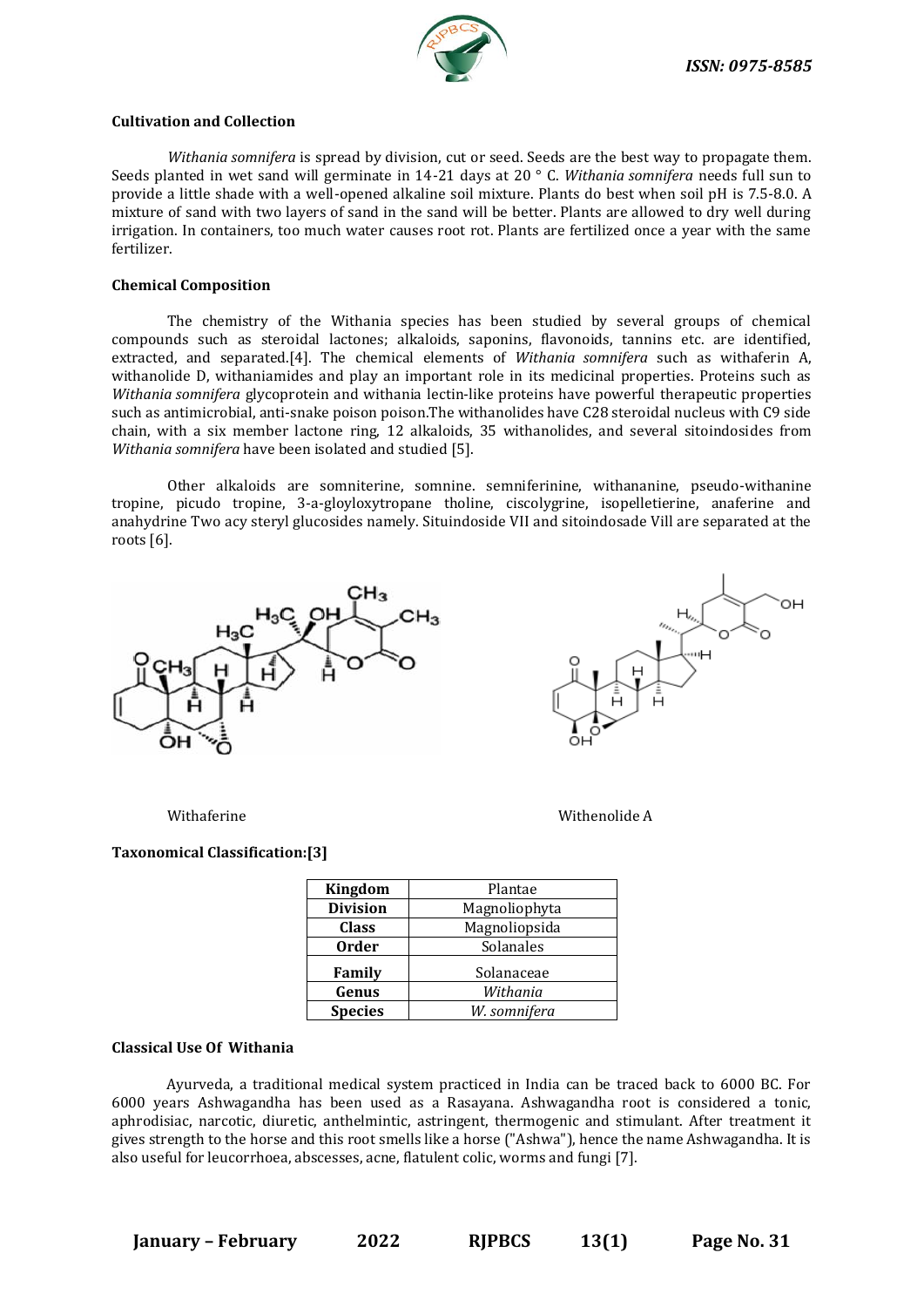

#### **Pharmacological Uses Of** *Withania somnifera*

W. somnifera has been used as an antioxidant, adaptogen, aphrodisiac, hepatoprotective, antiinflamatory agent and astringent and more recently as an antibacterial, antihyperglycemic and antifungal, as well as to treat ulcers and mild dementia [7].



#### **Cardioprotective Activity**

The extraction of *Withania somnifera* was tested in the cardiovascular system and respiratory system of dogs and frogs. Alkaloids had a hypotensive, bradycardiac, and prolonged respiratory stimulation in dogs. Cardioinhibition occurs due to ganglion blockade. *Withania somnifera* has shown strong cardio protective activity in the experimental model of isoprenaline-induced myonecrosis in mice [8].

#### **Anticortisol Activity**

Ashwagandha helps lower cortisol levels in people who are very depressed. Cortisol is a hormone that suppresses the adrenal glands and regulates blood sugar levels. Cortisol is also known as the "stress hormone" due to adrenal gland secretion due to stress and when blood sugar levels drop dramatically. Cortisol levels can rise indefinitely which can lead to high blood sugar levels and increase stomach fat storage. Studies have shown that Ashwagandha can help lower cortisol levels [9].

#### **Antiulcerogenic Activity**

Ashwagandha was found to be useful in the overcome of stress-induced ulcers of the gastrointestinal tract.

#### **Antidepressant Activity**

One experimental study show that Ashwagandh help to reduce severe depression. In a 60-day experiment in stressed adults, those who take 600mg/day reported a 79% reduction in severe depression. Simultaneously the placebo group reported a 10% increase [10].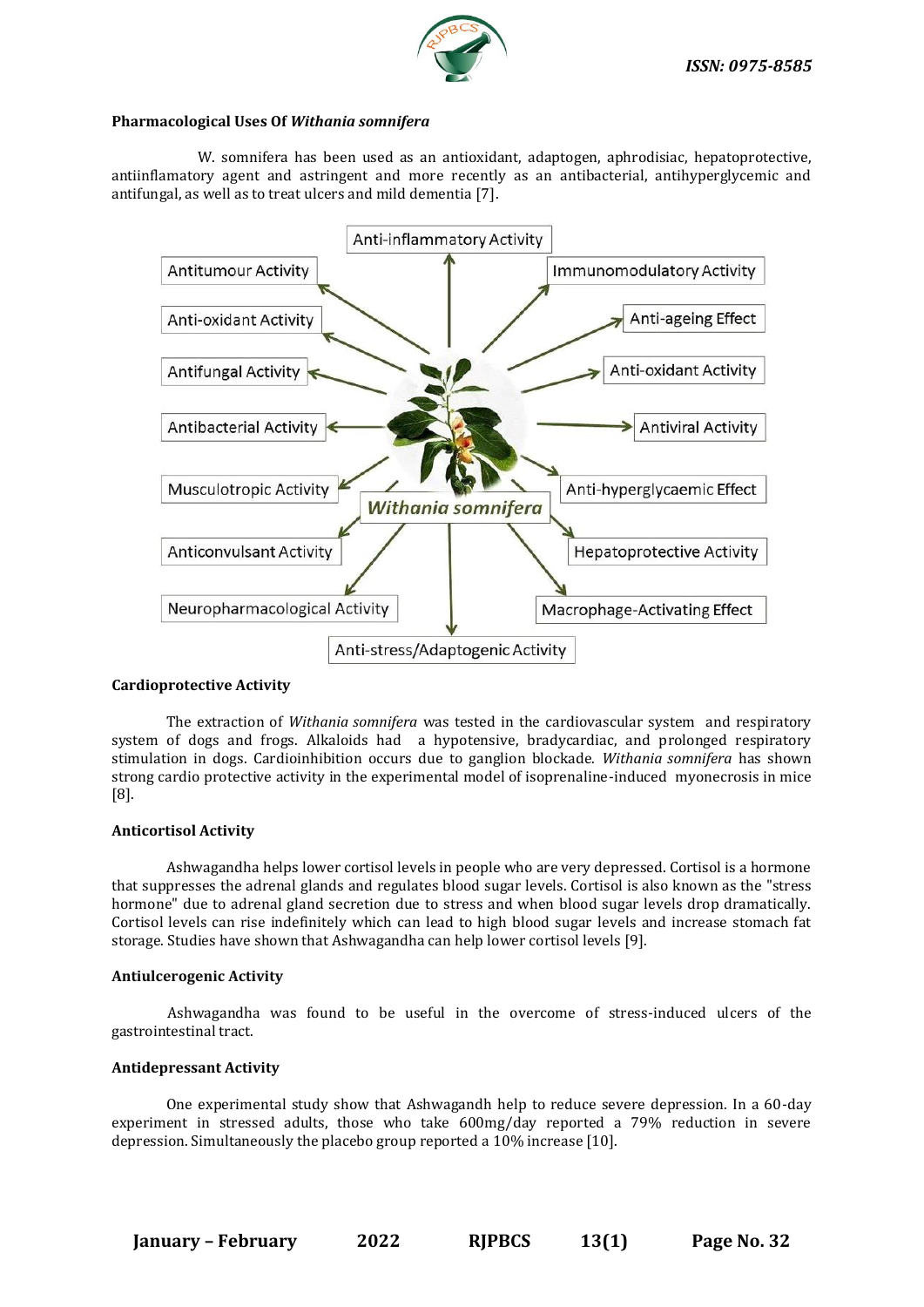

#### **Anxiolytic Effect**

Aswagandha created a cool feeling of dizziness similar to the drug Lorazepam in all three common anxiety tests: a high-maze plus, social networking and inactivity in an unfamiliar environment. In addition, both Ashwagandha and Lorazepam, reduced the level of tribulin in the rat brain, the last sign of clinical anxiety, when levels were increased following administration of the anxiogenic agent, pentylenetetrazole [11].

Ashwagandha also shows an antidepressant effect. Research supports the use of Ashwagandha as a mood enhancer in clinical situations of anxiety and depression.

Numerous human studies have shown that it can reduce symptoms in people with anxiety disorders. One 6-week study revealed that 88% of patients who took Ashwagandha experienced a decrease in anxiety, compared to 50% of people who took placebo30. A study conducted in the Department of Medicine, a medical science center at the University of Texas has revealed that the release of Ashwagandha produces a GABA-like activity that may cause side effects of anxiety. This produces a cool and cool effect [12].

#### **Anti -Inflammatory Effect**

Several animal studies have shown that Ashwagandha helps to reduce inflammation. Human experimental studies have found that it increases the activity of natural killer cells, which fight infections. The anti-inflammatory effect is usually caused by Withaferinin A. *Withania somnifera* has been shown to have anti-inflammatory properties in a variety of inflammatory diseases such as carrageenan-induced inflammation, adjuvant arthritis and cotton pellet granuloma [13].

#### **Anti-Arthritic Effect**

Ashwagandha is a good analgesic that reduces the pain response from the nervous system. The powerful anti-arthritic properties of Ashwagandha are now widely accepted and documented; it is also found to act as an antipyretic as well.

Ashwagandha (1000 mg / kg / oral) produced significant analgesic activity of rats subjected to heat analgesia in the form of hot plate. The analgesic prostaglandin and 5-hydroxytryptamine are involved in Ashwagandha's analgesic activity studied with treatment with paracetamol (100 mg / acyproheptadine, however, the effect of Ashwagandha's paracetamol was 78.03% in the second hour of administration. Pain mediators; has failed to show any significant change in its performance [17].

#### **Effect On Neurodegenerative Disease**

Aswagandha supplements can increase brain function, memory, response times and ability to perform tasks. In patients with Alzheimer's disease, the leading cause of dementia is neuritic atrophy and synaptic loss, according to the results of neuropathological post-mortem brain analysis. There are many studies showing that Ashwagandha decreases, stops, reverses or eliminates neuritic atrophy and synaptic loss. So Ashwagandha can be used. These results suggest that these vegetables should be studied extensively to confirm and reveal other potential therapeutic effects

#### **Antibiotic Activity**

The antibiotic activity of the withenia roots and leaves has recently been shown experimentally. Withaferin A in concentration of  $10\mu g/ml$  inhibit the growth of various gram-positive bacteria, acid-fast bacteria, aerobic bacilli, and pathogenic fungi. It was active against Micrococcus pyrogens var aureus [14].

#### **Immunomodulator Activity**

In one animal study, Ashwagandha showed significant variability in immune response. Ashwagandha has been found to prevent myelo-suppression in mice treated with three immunosuppressive drugs. Ashwagandha treatment has been found to significantly increase Heamoglobine concentration, RBC count, platelet count, and body weight in mice [15].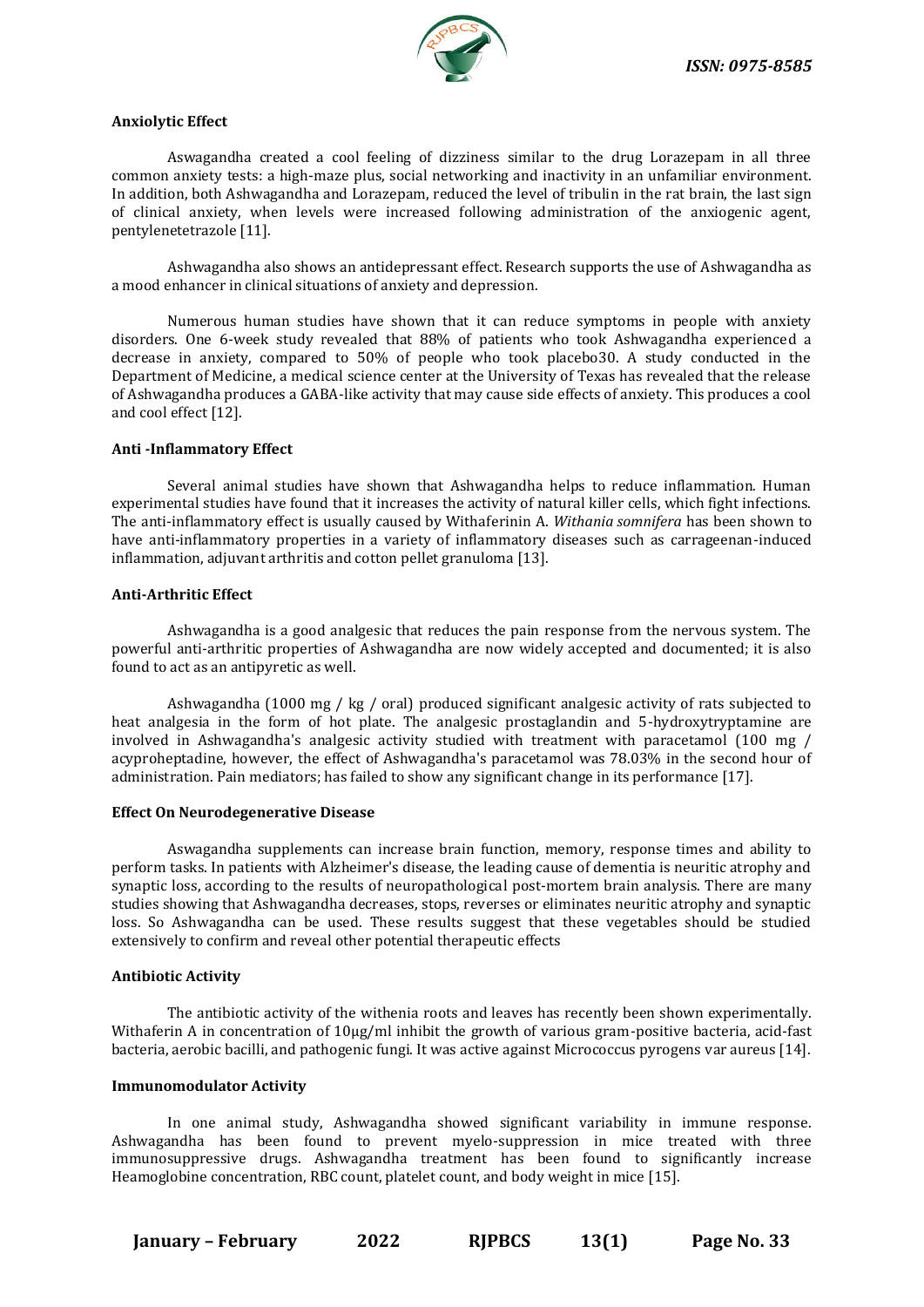

#### **Effect On Fertility**

Ashwagandha helps to increase testosterone levels and significantly increases sperm quality and quantity and improves fertility in men. In a study of 75 infertile men, the group treated with Ashwagandha increased sperm count and mobility [16].

#### **Precautions And Warning For Use Of Ashwagandha** [18,19]

**Pregnancy:** may not be safe to use ashwagandha during pregnancy. There is some evidence that ashwagandha can cause abortions.

**Breastfeeding**: There is not enough reliable information that can be used safely while breastfeeding. Stay on the safe side and avoid use.

**Auto-Immune Disorder:** Ashwagandha can cause the immune system to work harder, and this can increase the symptoms of autoimmune diseases. If you have any of these conditions, it is best to avoid using ashwagandha. eg. multiple sclerosis, lupus (systemic lupus erythematosus), rheumatoid arthritis or other conditions.

**Surgery:** Ashwagandha can slow down the central nervous system. Health care providers are concerned that anesthesia and other medications during and after surgery may exacerbate this effect. Stop taking ashwagandha at least 2 weeks before scheduled surgery.

**Thyroid Disorder:** Ashwagandha can increase thyroid levels. Ashwagandha should be used with caution or avoidance if you have a tcondition or are taking thyroid hormone medications.

#### **CONCLUSION**

The above scientific findings support the conclusion that Ashwagandha is a potent tonic, with antiepileptic, cardioprotective, anticortisol, antidepressent, anxiolytic, anti-inflammatory, anti-arthritic and immunomodulators. such as anolides, sitoindosides, withaferine A, andania and other important chemical compounds with high purposemedicinal values. More than 80% of the world's population in 2001 used herbal medicine in their primary health care. Herbal medicine is used to treat various ailments and illnesses in the world because of its belief in its limited side effects. We conclude that *Withania somnifera* is the most potent herb in the world.

#### **REFERENCES**

- [1] Changhadi Govardhan Sharma, author. Ashwagandharishta Rastantra Evam Sidhyaprayog Sangrah - Krishna-Gopal Ayurveda Bhawan (Dharmarth Trust) Nagpur: 1938. pp. 743–744.
- [2] John J. International Journal of Pharmaceutical Sciences and Research 2014;5:2131-2148.
- [3] The Bhaprakash nighanty with Nabarated Amoti commentary by Padmashri prof. K.C. Chunokan reedited by Dr. G.S. Pandey : verse 189-190. edition of 1388: Paje no 353-394.
- [4] Mishra LC, Singh BB, Dagenais S. Alt Med Rev 2000;5:334–346.
- [5] Hemalatha S, Wahi AK, Singh PN, Chansouria JP. Phytother Res 2006;20(7):614-17.
- [6] CK Kokate, Purohit et al. Pharmacognosy Nirali Prakashan, edition 52 April 2016.page no 15.77- 15.78 .
- [7] Narinderpal K, Junaid N, Raman B. Research and reviews: Journal of Botanical Sciences 2013;2:6-14.
- [8] Mohanty I, Arya Singh D, Dinda A, Talwar Kishan K, Joshi S, Gupta Kumar S. Basic and Clinical Pharmacology and Toxicology 2004;94:184-190.
- [9] Chandrasekhar K, Kapoor J, Anishetty S. Indian J Psychol Med 2012;34(3):274-279.
- [10] Bhattacharya SK, Bhattacharya A, Sairam K, Ghosal S. Phytomed 2000;7(6):463-469.
- [11] Chandrasekhar K, Kapoor J, Anishetty S. Indian J Psychol Med 2012; 34(3):274-279
- [12] Singh G, Sharma PK, Dudhe R, Singh S. Annals of Biological Research 2010;1(3):56-63.
- [13] Khan MA. Subramaneyaan M, Arora VK, Banerjee BD, Ahmed RS. J Complement Integr Med 2015;12(2):117-125
- [14] Anonymous, The wealth of India, Publications and Information Directorate, Council of Scientific and Industrial Research (CSIR), New Delhi, 1982, 580-585.
- [15] Singh G, Sharma P.K, Dudhe R, Singh S. Annals of Biological Research 2010;1(3):56-63.